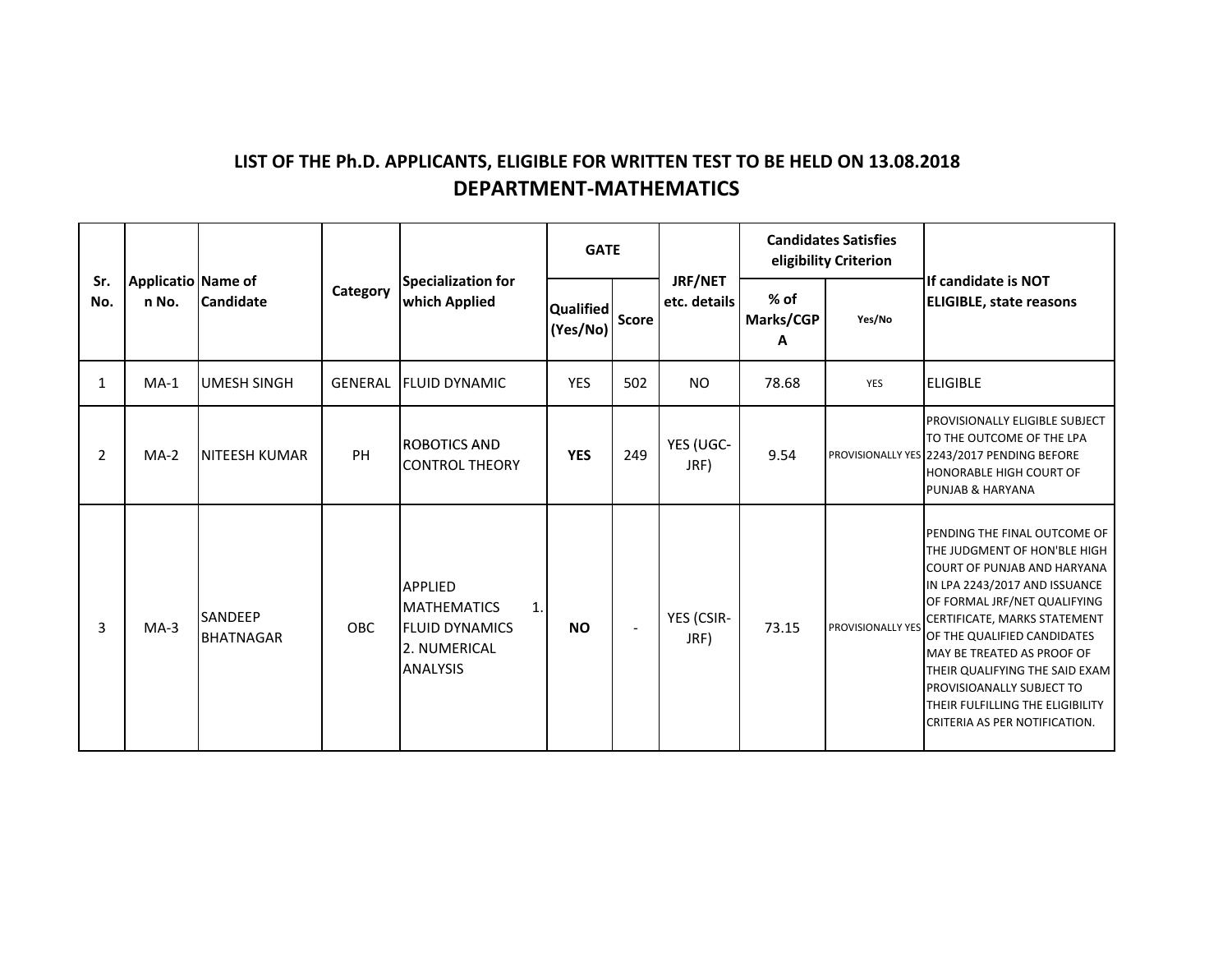| 4              | $MA-4$ | <b>SHILPI KUMARI</b> | <b>OBC</b>     | 1. NUMERICAL<br>ANALYSIS <sub>2</sub> .<br><b>NUMERICAL</b><br><b>METHODS FOR PDE'S</b> | <b>NO</b>  | $\overline{\phantom{a}}$ | YES (UGC-<br>JRF)                                           | 6.83  |                          | <b>PROVISIONALLY ELIGIBLE SUBJECT</b><br>TO THE OUTCOME OF THE LPA<br>PROVISIONALLY YES 2243/2017 PENDING BEFORE<br><b>HONORABLE HIGH COURT OF</b><br><b>PUNJAB &amp; HARYANA</b>                                                                                                                                                                                                                                  |
|----------------|--------|----------------------|----------------|-----------------------------------------------------------------------------------------|------------|--------------------------|-------------------------------------------------------------|-------|--------------------------|--------------------------------------------------------------------------------------------------------------------------------------------------------------------------------------------------------------------------------------------------------------------------------------------------------------------------------------------------------------------------------------------------------------------|
| 5              | $MA-5$ | <b>SHIVANI PANT</b>  | <b>GENERAL</b> | NUMERICAL<br><b>ANALYSIS</b>                                                            | <b>YES</b> | 535                      | <b>NO</b>                                                   | 63.62 | YES                      | <b>ELIGIBLE</b>                                                                                                                                                                                                                                                                                                                                                                                                    |
| 6              | $MA-6$ | <b>HIMANI PANT</b>   | <b>GENERAL</b> | <b>NUMERICAL</b><br><b>ANALYSIS</b>                                                     | <b>YES</b> | 530                      | <b>NET</b><br><b>CERTIFICAT</b><br>E NOT<br><b>PRODUCED</b> | 64.44 | YES                      | <b>ELIGIBLE</b>                                                                                                                                                                                                                                                                                                                                                                                                    |
| $\overline{7}$ | $MA-7$ | <b>MONIKA</b>        | <b>GENERAL</b> | <b>FUNCTIONAL</b><br><b>ANALYSIS</b>                                                    | <b>NO</b>  | $\overline{\phantom{a}}$ | YES (CSIR-<br>JRF)                                          | 62.19 | <b>PROVISIONALLY YES</b> | <b>PENDING THE FINAL OUTCOME OF</b><br>THE JUDGMENT OF HON'BLE HIGH<br><b>COURT OF PUNJAB AND HARYANA</b><br>IN LPA 2243/2017 AND ISSUANCE<br>OF FORMAL JRF/NET QUALIFYING<br>CERTIFICATE, MARKS STATEMENT<br>OF THE QUALIFIED CANDIDATES<br>MAY BE TREATED AS PROOF OF<br>THEIR QUALIFYING THE SAID EXAM<br><b>PROVISIOANALLY SUBJECT TO</b><br>THEIR FULFILLING THE ELIGIBILITY<br>CRITERIA AS PER NOTIFICATION. |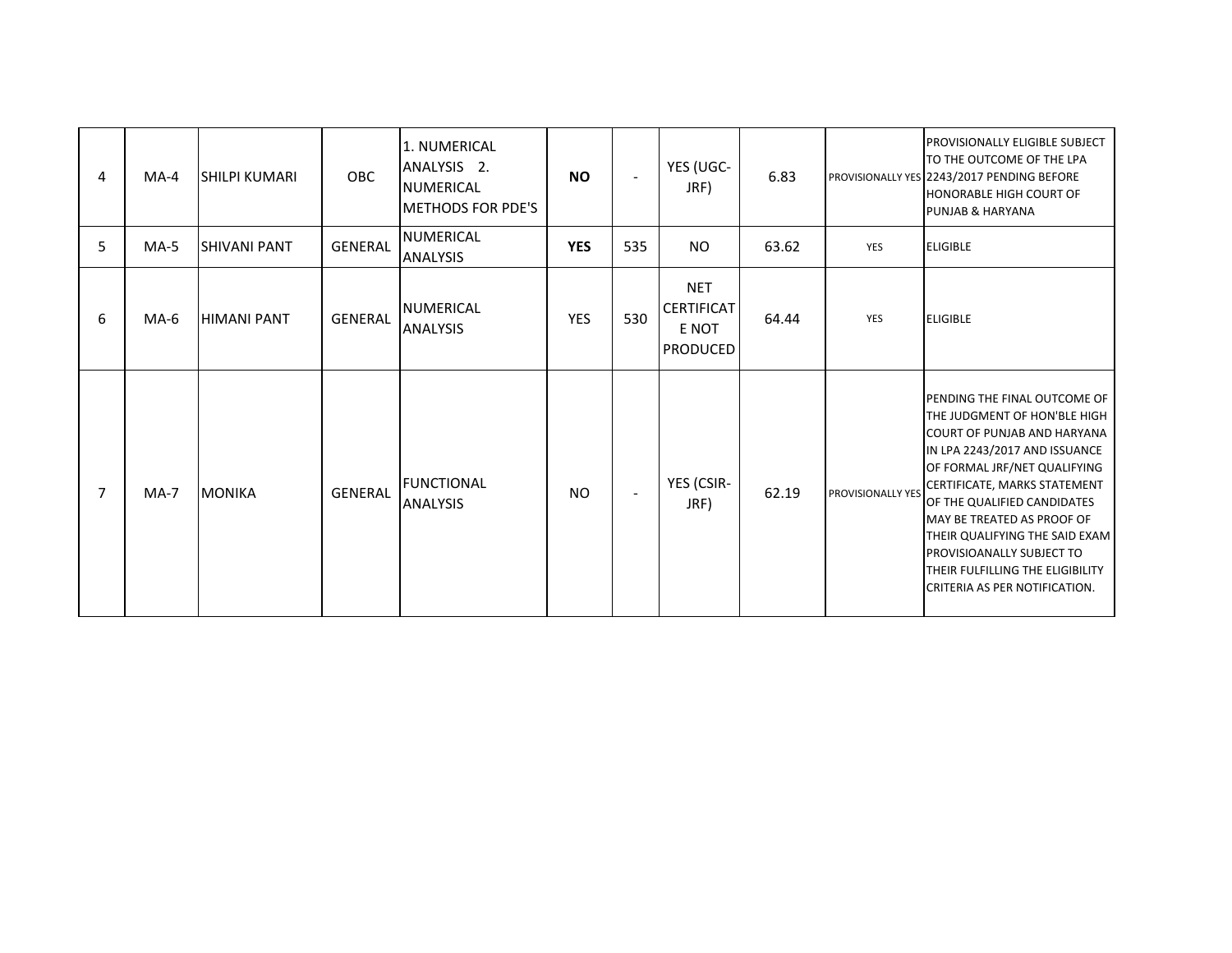| 8  | $MA-8$  | <b>SANDEEP</b>        | <b>GENERAL</b> | 1. LIE THEORY<br><b>SPECIAL FUNCTIONS</b><br>2. NUMERICAL<br><b>ANALYSIS</b>          | <b>YES</b> | 554                      | YES (CSIR-<br>JRF) | 72.33                                                                   | <b>PROVISIONALLY YES</b> | PENDING THE FINAL OUTCOME OF<br>THE JUDGMENT OF HON'BLE HIGH<br><b>COURT OF PUNJAB AND HARYANA</b><br>IN LPA 2243/2017 AND ISSUANCE<br>OF FORMAL JRF/NET QUALIFYING<br>CERTIFICATE, MARKS STATEMENT<br>OF THE QUALIFIED CANDIDATES<br>MAY BE TREATED AS PROOF OF<br>THEIR QUALIFYING THE SAID EXAM<br>PROVISIOANALLY SUBJECT TO<br>THEIR FULFILLING THE ELIGIBILITY<br>CRITERIA AS PER NOTIFICATION. |
|----|---------|-----------------------|----------------|---------------------------------------------------------------------------------------|------------|--------------------------|--------------------|-------------------------------------------------------------------------|--------------------------|------------------------------------------------------------------------------------------------------------------------------------------------------------------------------------------------------------------------------------------------------------------------------------------------------------------------------------------------------------------------------------------------------|
| 9  | $MA-9$  | SONU                  | OBC            | <b>NUMERICAL</b><br><b>METHODS FOR PDE'S</b>                                          | <b>YES</b> | 330                      | YES (CSIR-<br>JRF) | 75                                                                      |                          | <b>PROVISIONALLY ELIGIBLE SUBJECT</b><br>TO THE OUTCOME OF THE LPA<br>PROVISIONALLY YES 2243/2017 PENDING BEFORE<br>HONORABLE HIGH COURT OF<br><b>PUNJAB &amp; HARYANA</b>                                                                                                                                                                                                                           |
| 10 | $MA-10$ | <b>RAVINA SHOKEEN</b> | <b>GENERAL</b> | <b>NUMERICAL</b><br><b>IMETHODS FOR PDE'S</b>                                         | <b>YES</b> | 378                      | <b>NO</b>          | <b>CLAIMED RA</b><br><b>NO</b><br><b>MARKSHEET</b><br><b>S ATTACHED</b> |                          | PROVISIONALLY ELIGIBLE SUBJECT<br>TO PRODUCTION OF<br>PROVISIONALLY YES CONSOLIDATED MARK SHEET OF<br>PG AT THE TIME OF ENTRANCE<br><b>EXAM</b>                                                                                                                                                                                                                                                      |
| 11 | MA-11   | <b>ANNU DEVI</b>      | <b>GENERAL</b> | <b>NUMERICAL</b><br><b>IMETHODS FOR PDE'S</b><br><b>FUNCTIONAL</b><br><b>ANALYSIS</b> | <b>NO</b>  | $\overline{\phantom{a}}$ | <b>NO</b>          | 69                                                                      | <b>NO</b>                | <b>NOT ELIGIBLE</b>                                                                                                                                                                                                                                                                                                                                                                                  |
| 12 | $MA-12$ | <b>CHARU BATRA</b>    | <b>GENERAL</b> | <b>NUMERICAL</b><br><b>METHODS FOR PDE'S</b>                                          | <b>YES</b> | 488                      | YES (CSIR-<br>JRF) | 84.25                                                                   |                          | PROVISIONALLY ELIGIBLE SUBJECT<br>TO THE OUTCOME OF THE LPA<br>PROVISIONALLY YES 2243/2017 PENDING BEFORE<br><b>HONORABLE HIGH COURT OF</b><br>PUNJAB & HARYANA                                                                                                                                                                                                                                      |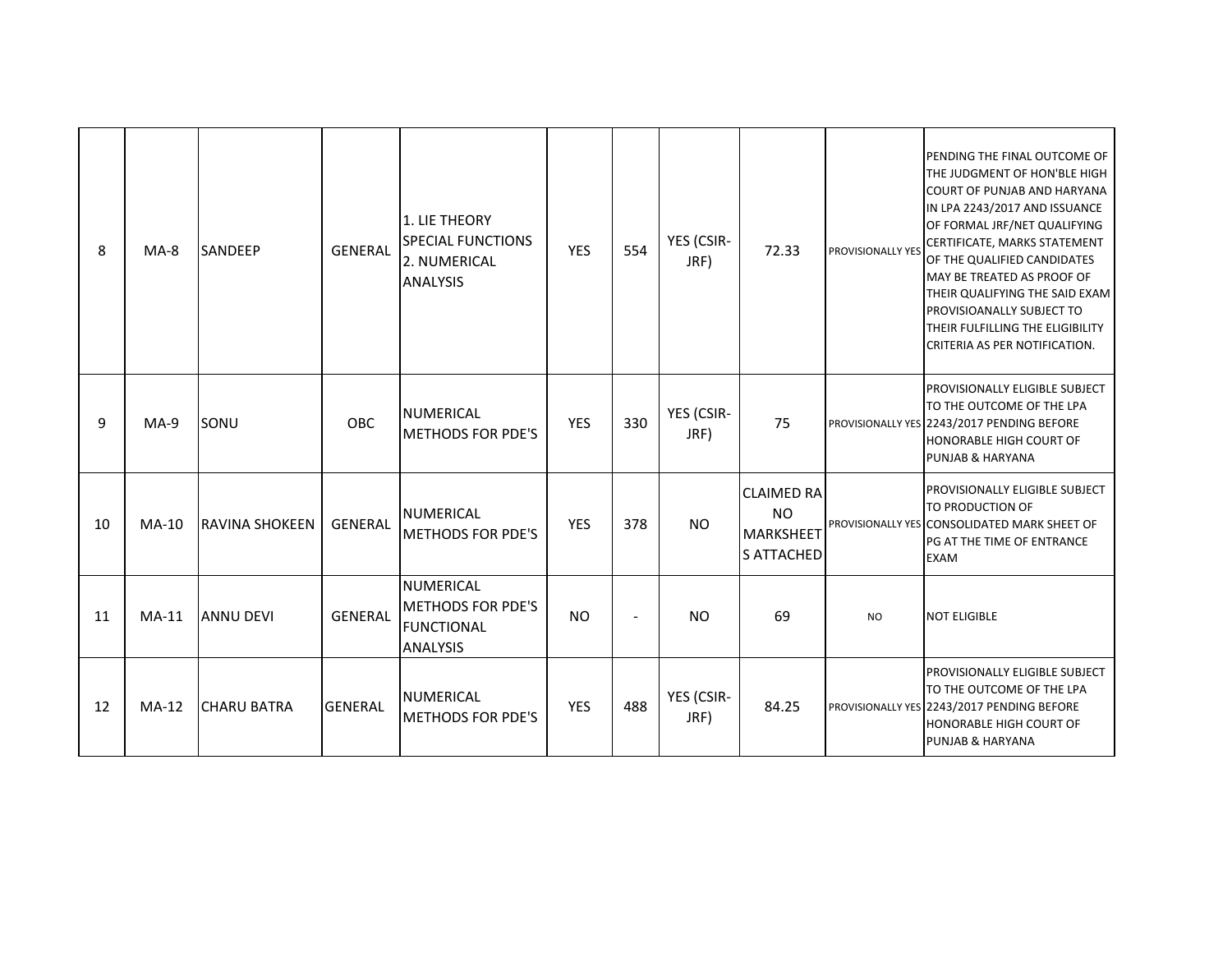| 13 | $MA-13$ | SNEHIL<br><b>SRIVASTAVA</b> | <b>GENERAL</b>  | 1. NUMERICAL<br><b>METHODS FOR PDE'S</b><br>2. NUMERICAL<br><b>ANALYSIS</b> | <b>NO</b>  | $\sim$         | <b>DST</b><br><b>INSPIRE</b><br><b>FELLOWSHI</b><br>P | 93.21 | YES               | <b>ELIGIBLE</b>                                                                                                                                                                                                                                                                                                                                                                                      |
|----|---------|-----------------------------|-----------------|-----------------------------------------------------------------------------|------------|----------------|-------------------------------------------------------|-------|-------------------|------------------------------------------------------------------------------------------------------------------------------------------------------------------------------------------------------------------------------------------------------------------------------------------------------------------------------------------------------------------------------------------------------|
| 14 | $MA-14$ | <b>BARKHA</b>               | <b>GENERAL</b>  | 1. FUNCTIONAL<br>ANALYSIS 2. FLUID<br><b>DYNAMICS</b>                       | <b>YES</b> | 421            | <b>CSIR-JRF</b>                                       | 66.56 | PROVISIONALLY YES | PENDING THE FINAL OUTCOME OF<br>THE JUDGMENT OF HON'BLE HIGH<br><b>COURT OF PUNJAB AND HARYANA</b><br>IN LPA 2243/2017 AND ISSUANCE<br>OF FORMAL JRF/NET QUALIFYING<br>CERTIFICATE, MARKS STATEMENT<br>OF THE QUALIFIED CANDIDATES<br>MAY BE TREATED AS PROOF OF<br>THEIR QUALIFYING THE SAID EXAM<br>PROVISIOANALLY SUBJECT TO<br>THEIR FULFILLING THE ELIGIBILITY<br>CRITERIA AS PER NOTIFICATION. |
| 15 | $MA-15$ | <b>AARTI BANSAL</b>         | <b>GENERAL</b>  | 1. NUMERICAL<br><b>METHODS FOR PDE'S</b><br>2. NUMERICAL<br><b>ANALYSIS</b> | <b>YES</b> | 460            | <b>NO</b>                                             | 75.56 | YES               | <b>ELIGIBLE</b>                                                                                                                                                                                                                                                                                                                                                                                      |
| 16 | MA-16   | <b>ANKIT KUMAR</b>          | <b>GENERAL</b>  | <b>FLUID DYNAMIC</b>                                                        | <b>NO</b>  | $\blacksquare$ | BI                                                    | 74    | <b>NO</b>         | <b>NOT ELIGIBLE</b>                                                                                                                                                                                                                                                                                                                                                                                  |
| 17 | $MA-17$ | <b>VINAY KUMAR</b><br>YADAV | <b>NOT</b><br>D | MENTIONE FLUID DYNAMIC                                                      | <b>NO</b>  | $\blacksquare$ | UGC-JRF                                               | 63.35 |                   | PROVISIONALLY ELIGIBLE SUBJECT<br>TO THE OUTCOME OF THE LPA<br>PROVISIONALLY YES 2243/2017 PENDING BEFORE<br><b>HONORABLE HIGH COURT OF</b><br><b>PUNJAB &amp; HARYANA</b>                                                                                                                                                                                                                           |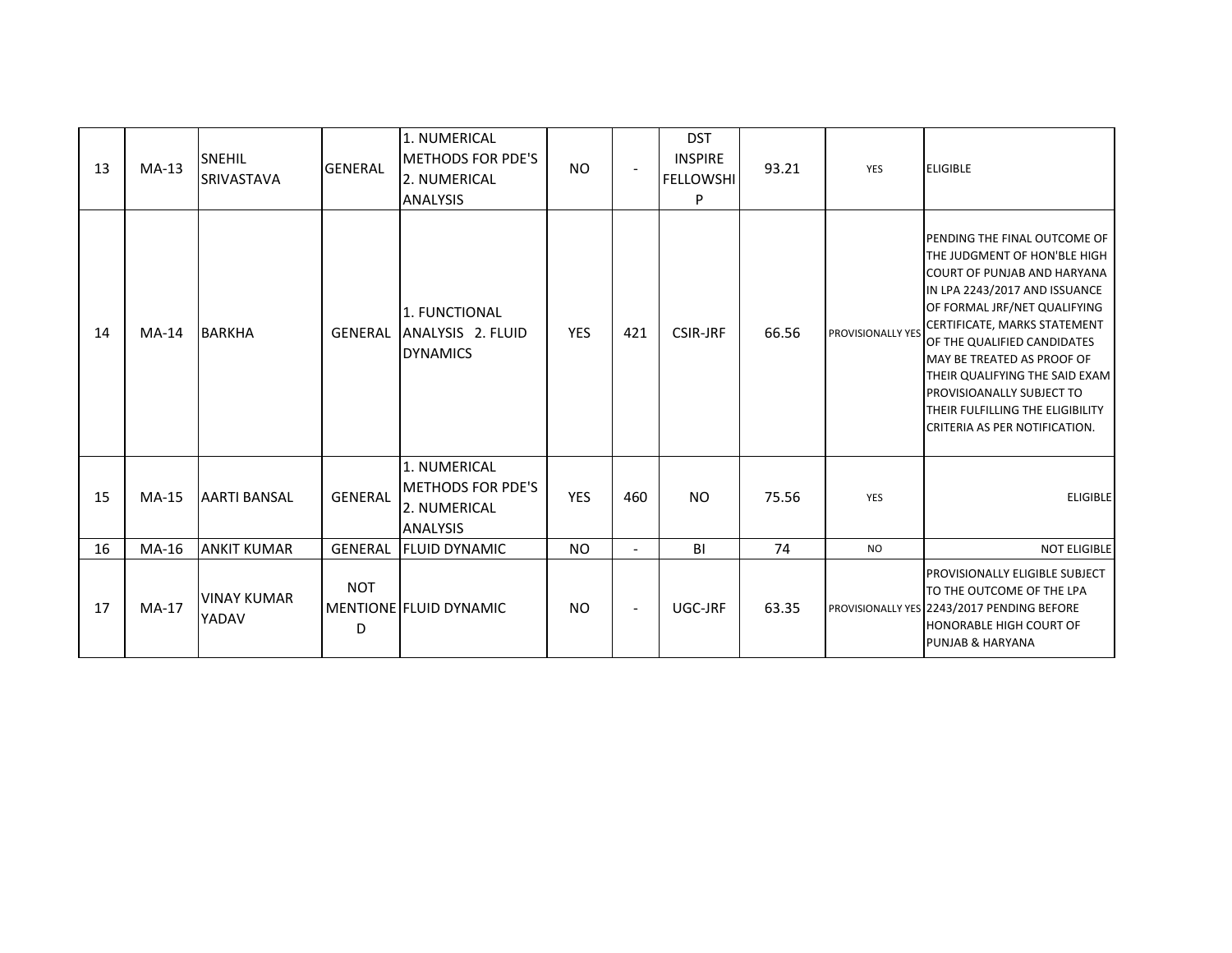| 18 | <b>MA-18</b> | <b>NAMRATA RANI</b> | GENERAL PDE'S  |                                                                           | <b>YES</b> | 507    | YES CSIR-<br><b>JRF</b> | 80.54 | <b>PROVISIONALLY YES</b> | PENDING THE FINAL OUTCOME OF<br>THE JUDGMENT OF HON'BLE HIGH<br><b>COURT OF PUNJAB AND HARYANA</b><br>IN LPA 2243/2017 AND ISSUANCE<br>OF FORMAL JRF/NET QUALIFYING<br>CERTIFICATE, MARKS STATEMENT<br>OF THE QUALIFIED CANDIDATES<br>MAY BE TREATED AS PROOF OF<br>THEIR QUALIFYING THE SAID EXAM<br>PROVISIOANALLY SUBJECT TO<br><b>THEIR FULFILLING THE ELIGIBILITY</b><br>CRITERIA AS PER NOTIFICATION. |
|----|--------------|---------------------|----------------|---------------------------------------------------------------------------|------------|--------|-------------------------|-------|--------------------------|-------------------------------------------------------------------------------------------------------------------------------------------------------------------------------------------------------------------------------------------------------------------------------------------------------------------------------------------------------------------------------------------------------------|
| 19 | $MA-19$      | JYOTI SHARMA        | <b>GENERAL</b> | 1. NUMERICAL<br><b>METHODS FOR PDE'S</b><br>2. PURE<br><b>MATHEMATICS</b> | <b>YES</b> | 535    | <b>NO</b>               | 69.4  | YES                      | <b>ELIGIBLE</b>                                                                                                                                                                                                                                                                                                                                                                                             |
| 20 | $MA-20$      | <b>CHARU</b>        | <b>GENERAL</b> | <b>NUMERICAL</b><br><b>METHODS FOR PDE'S</b>                              | <b>NO</b>  | $\sim$ | <b>NET</b>              | 74.57 | PROVISIONALLY YES        | PENDING THE FINAL OUTCOME OF<br>THE JUDGMENT OF HON'BLE HIGH<br><b>COURT OF PUNJAB AND HARYANA</b><br>IN LPA 2243/2017 AND ISSUANCE<br>OF FORMAL JRF/NET QUALIFYING<br>CERTIFICATE, MARKS STATEMENT<br>OF THE QUALIFIED CANDIDATES<br>MAY BE TREATED AS PROOF OF<br>THEIR QUALIFYING THE SAID EXAM<br><b>PROVISIOANALLY SUBJECT TO</b><br>THEIR FULFILLING THE ELIGIBILITY<br>CRITERIA AS PER NOTIFICATION. |